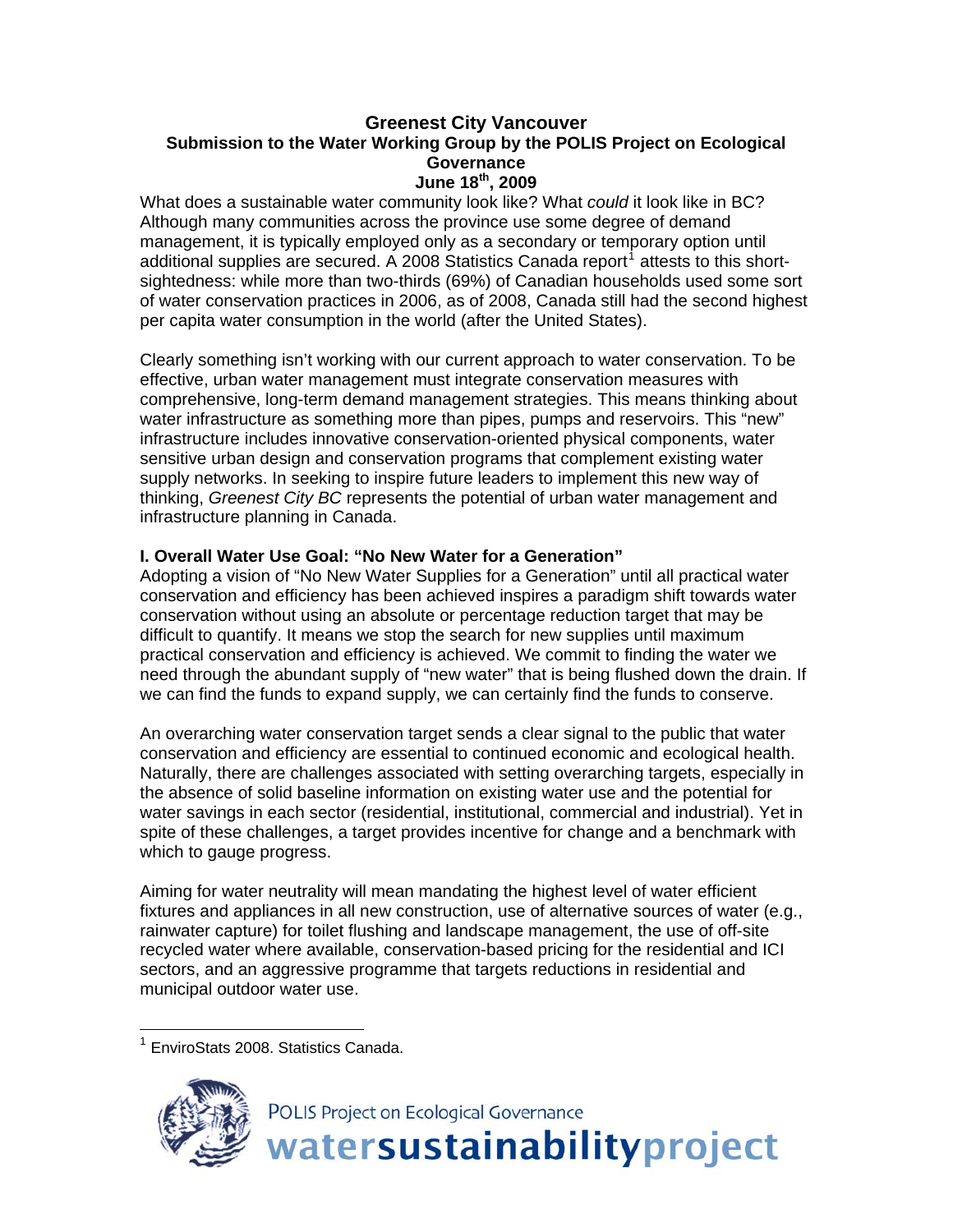*Who's Already Doing It?* 

- *Calgary, AB* Calgary's "30-in-30 by 2030" target is aimed at accommodating Calgary's future population growth with the same amount of water removed from the Bow River in 2003. The City's Water Efficiency Plan takes into account residential, commercial, municipal and industrial water use.
- *Okotoks, AB* Okotoks is one of the first municipalities in the world to establish population growth limits linked to infrastructure development and the environmental carrying capacity of its water source (the Sheep River)
- *Abbotsford/Mission, BC* Considering "No New Water Supplies for a Generation" beginning 2010
- *Guelph, ON* Guelph is aiming for a 20% (10,600 m3/day) water reduction by 2025 with an explicit goal to "use less water per capita than any comparable Canadian City"
- *Los Angeles, CA* Released an aggressive water conservation plan in July 2008 that targets 100% of new demand for water will be met through water conservation and water recycling by 2030, with 50% of all new demand being filled by recycled water by 2019 and the other 50% being met through additional conservation

## **II. Recommendations**

## **i) Implement 100% Residential and ICI Metering**

Metering water use is one of the most important best management practices for encouraging water conservation by fostering greater awareness and **accountability for water use** and is essential for the adoption of any volume-based pricing structure. The City of Calgary has observed through local studies that "metered customers use 60 per cent less water on average than customers on a flat rate because they are more conscious of where and how water is used. $"^2$  $"^2$  A similar trend has been noted nationally. Without metering, it is impossible to understand how much water is being used and where the opportunities for savings lie.

#### *Specific Actions*

- Require meters in all new construction of homes, businesses and industry in Vancouver through a universal metering programme (including requiring submetering for multi-residential buildings)
- Retrofit existing homes, businesses and industry with meters by 2020

# *Who's Already Doing It?*

• For Canadian cities with populations over 500,000 the average rate of metered residential customers is 73%. The national average rate of metered residential customers metered is 63% (MWWS, 2006)

# **ii) Implement Full-Cost and Volume-Based Pricing**

Water rates fail to reflect environmental costs, and in many cases do not even reflect the

<span id="page-1-0"></span> 2 CBC News (2009). City fast tracks mandatory meter conversion. Accessed at: http://www.cbc.ca/canada/calgary/story/2009/03/25/cgy-calgary-water-meters.html

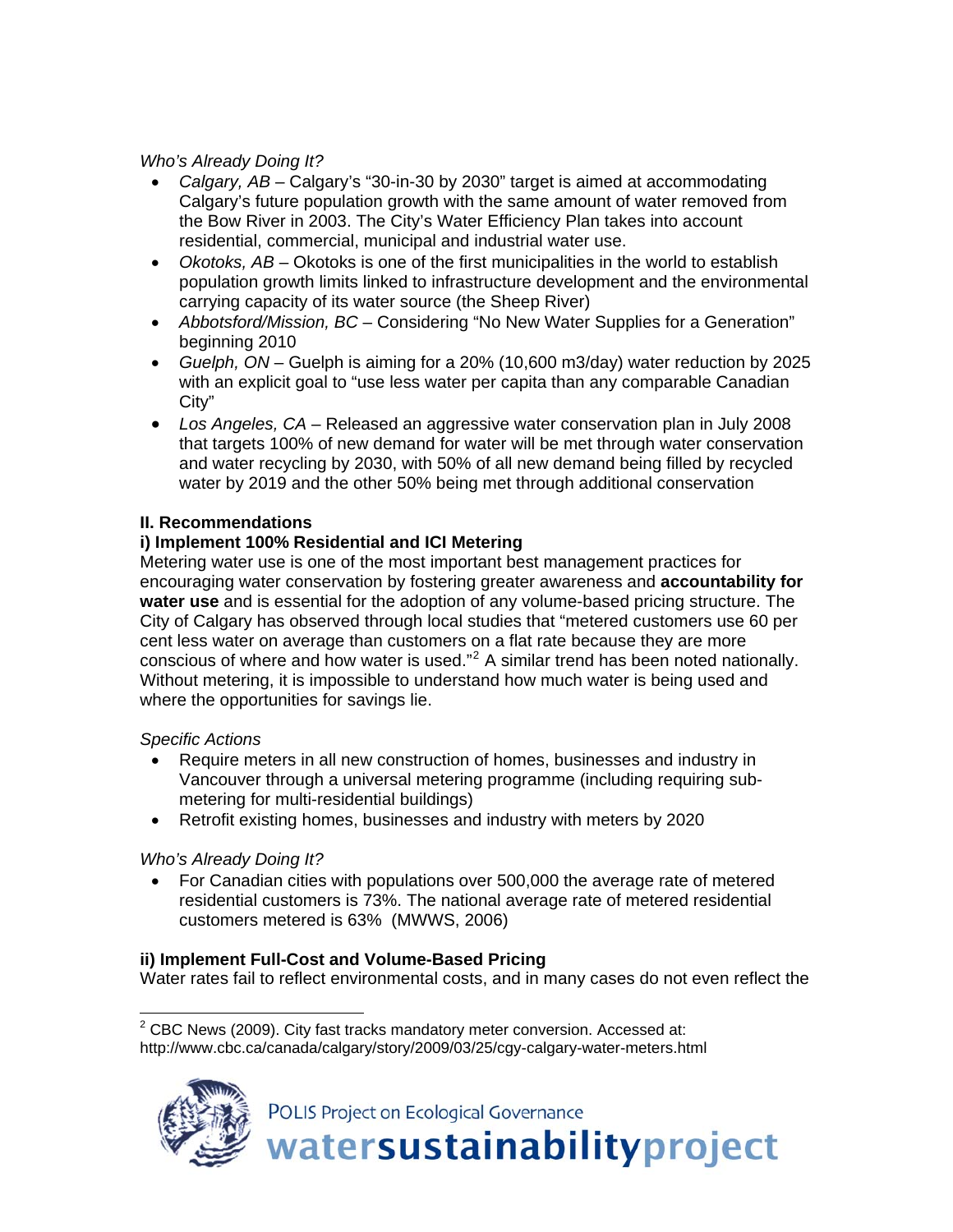full financial cost of providing water services. Full cost water rates should extend to protecting the source, replacing aging infrastructure at a reasonable rate, water conservation planning and programming, education, research, and treatment of wastewater as opposed to a narrow focus on water treatment infrastructure. Canadians paying flat rates use 74% more water than those under volume-based structures.

## *Specific Actions*

- Implement separate volume-based pricing schemes for residences and businesses
- Display amount used and paid and savings on each water bill

#### *Who's Already Doing It?*

- The *CRD* has implemented full-cost pricing meaning that customers pay the entire cost of the water they use, including capital and maintenance costs
- *South East Kelowna Irrigation District* reduced agricultural water allotments by 27% over a five-year period through an increasing-block pricing system
- *City of Calgary* has a good layout for displaying water consumption and payment information on residential water bills

## **iii) Require Minimum Water Efficiency Standards**

Municipalities spend millions of dollars per year on rebate programs that would no longer be necessary if water-wasting fixtures (such as13L toilets, top-loading clothes washers, inefficient pre-rinse spray valves) were no longer available for purchase. The US Energy Policy Act sets minimum water efficiency standards for both new construction and all point of sale transactions. Mandating best available efficient fixtures in all new construction that meet or exceed existing international standards through bylaws and updating specifications regularly is much more cost effective than conducting retrofits later, and ensures all new demands for water are the most efficient possible.

#### *Specific Actions*

- Mandate WaterSense-approved fixtures and water efficient landscapes in all new construction
- Extend standards beyond new construction to manufacturers and point of sale transactions (i.e. ban water inefficient fixtures such as 13 L toilets)
- Mandate plumbing rough-ins that enable future water collection and use of alternative sources for toilet flushing and lawn watering (purple pipes) as will be mandated in according to *Living Water Smart* by 2010
- Create extensive fixture and appliance retrofit rebate and installation programme for all residences

#### *Who's Already Doing It?*

• The "Target 140" programme in Australia saw residents of Southeast Queensland reduce their per capita water use from 295 lpd to 140 lpd through a series of restrictions, education and rebate programmes. The programme attributes the largest reduction in residential water use to an extensive home visit programme that saw staff going to each home and replacing all fixtures with high efficiency fixtures

# **iv) Create a Water Demand Management Team**

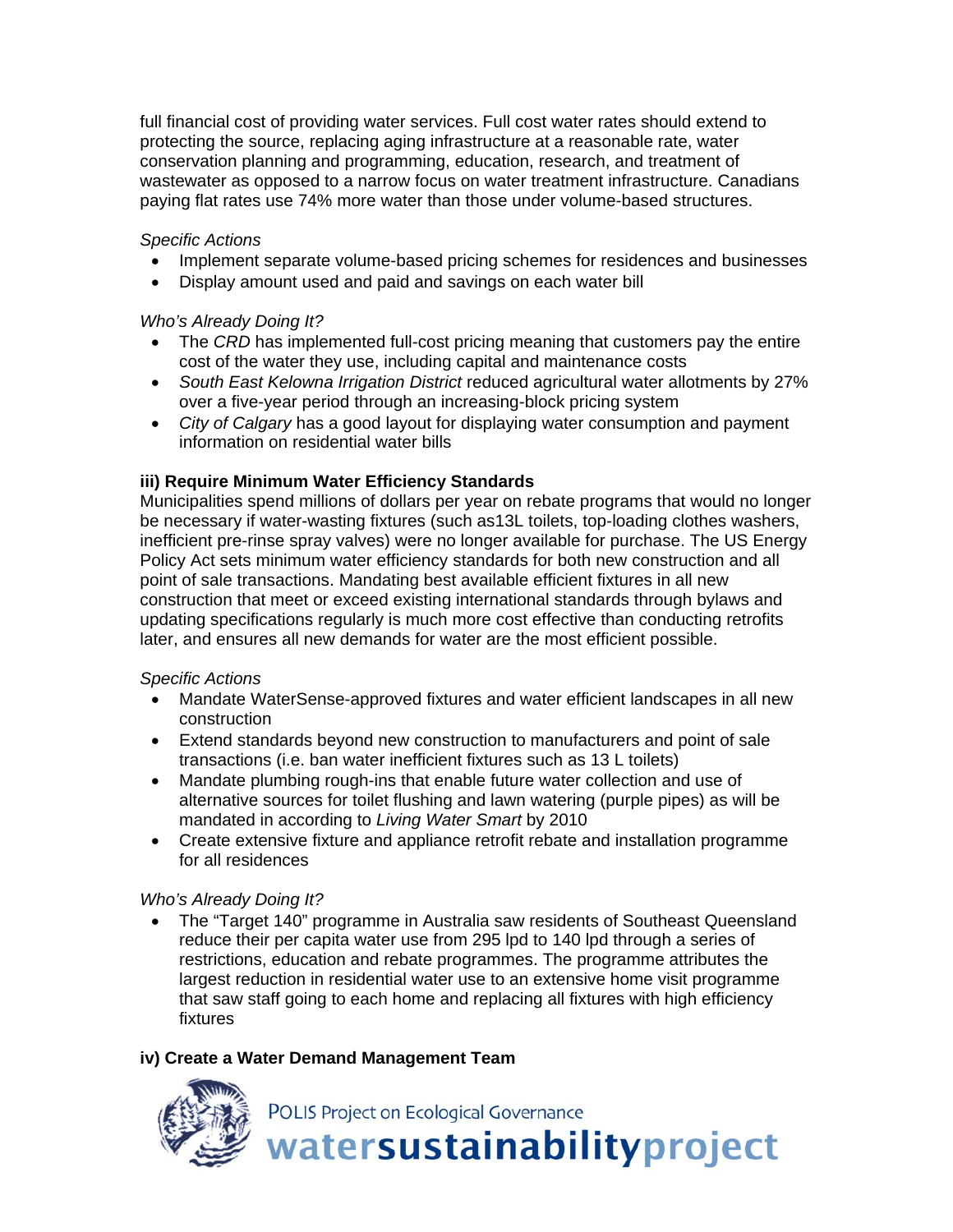Hiring permanent staff with technical skills and understanding in diverse fields as psychology, economics, and education ensures appropriate oversight with respect to the implementation of the water conservation and efficiency strategy and its progress against conservation targets. Responsibilities of the team can include measuring, tracking and reporting on the performance of the strategy and establishing and implementing water conservation and efficiency measures.

## *Specific Actions*

- Create a Water Demand Management team within the City of Vancouver
- Hire six full-time staff positions, including residential, ICI and outreach positions and 6 seasonal (summer) positions

## *Who's Already Doing It?*

- *CRD* has a comprehensive DSM team with 5.5 FTE as of 2009 and 4 summer students plus 1 winter co-op student every year with an annual operating budget in 2008 of \$1.5 million (including salaries)
- For 2009 the *City of Guelph* has 3 FTE and 4 PTE (seasonal) with a budget of \$825,000. This will increase to 6 FTE and 4 PTE (seasonal) with 1 PTE (ongoing co-op student) and an annual budget of \$2-million beginning in 2010

# **v) "Go Golden" Campaign to Reduce Outdoor Water Use**

In most communities, outdoor water use is the primary factor contributing to peak demand. For this reason, outdoor summer demand during the summer should be one of the main targets of Vancouver's water conservation programme.

# *Specific Actions*

- Implement a full suite of bylaws, including restricting lawn size or banning lawns altogether in new construction, drought-tolerant landscaping requirements, oneday-per-week watering restrictions, cutting off extreme customers after due warning, and conservation-based water rates that penalize heavy users (including municipal users)
- Switch all irrigation for parks and boulevards to non-potable water
- Launch a public education and outreach campaign that includes residential landscape water audits and home visits
- Incentives and rebates programme for homeowners for rain barrels and rain gauges, hose timers and automatic irrigation systems

# *Who's Already Doing It?*

- *York, Guelph, Waterloo* all implement bans during drought conditions
- *City of Kelowna* found that residential landscape water audits, where City staff visited homeowners and conducted irrigation system, landscape and soil assessments was key to reducing outdoor water use.
- *Vernon, BC* limits lawn coverage to 30% of property
- *City of Calgary* found that its Parks Department accounted for 15 -17% of all irrigation in Calgary. The fact that these are highly visible places meant that improving Parks' irrigation practices was partially about addressing a public



POLIS Project on Ecological Governance

watersustainabilityproject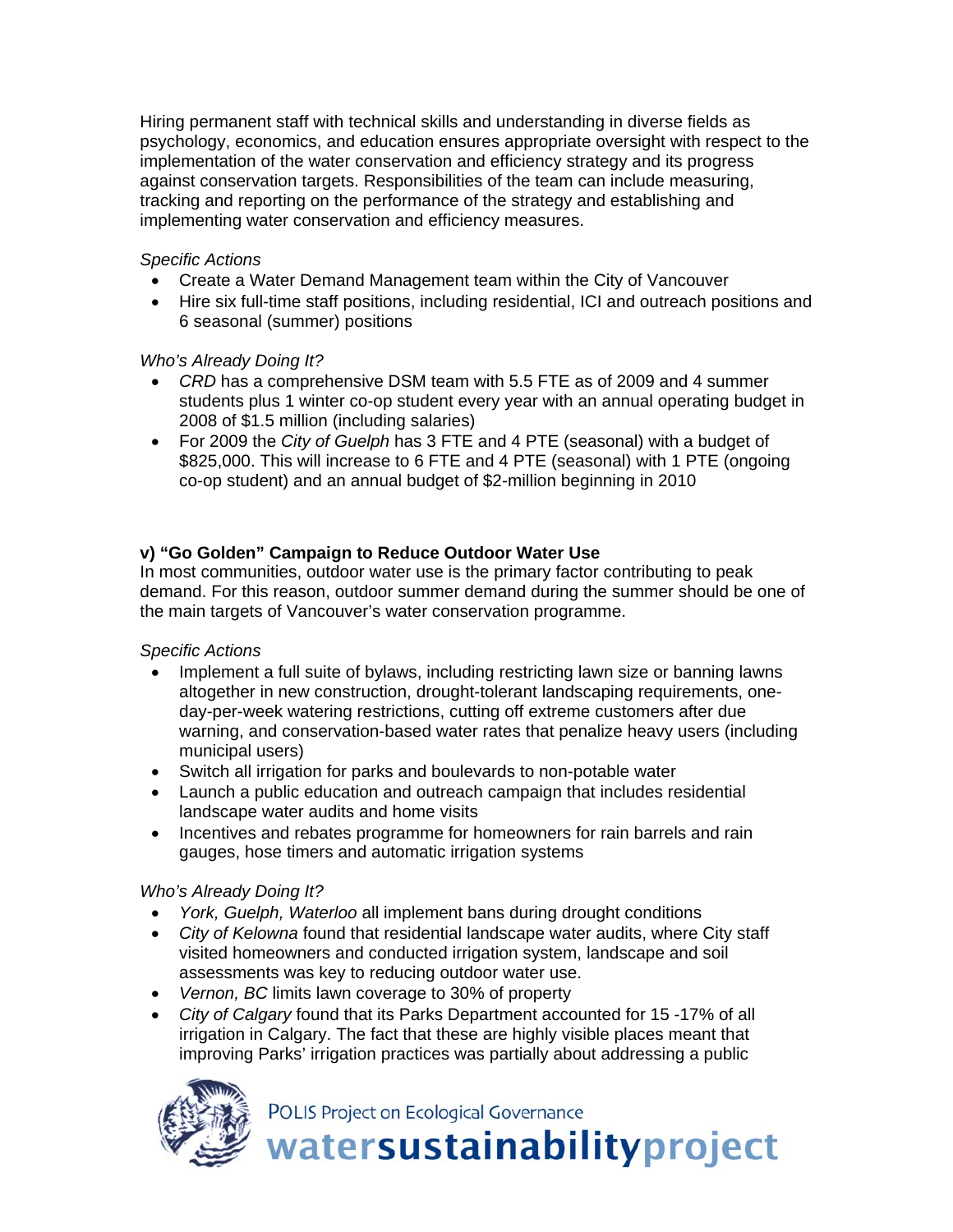perception issue. The City set a target of reducing municipal irrigation by 15% through a number of measures including a centralized irrigation system (the largest in North America) as well as irrigating "only when necessary" and banning irrigation on boulevards, medians, traffic; using drought-tolerant plants and xeriscaping; having developers submit irrigation master plans early on and having only IA certified designers submit plans and install irrigation systems that will be turned over to the City

#### **III. Looking to the Future**

## **i) Rainwater and Waste(d) Water as the Source**

In some countries, rainwater collected from roofs or other impermeable surfaces is a viable source of water for outdoor irrigation, and for many indoor uses such as laundry washing or toilet flushing. Yet in Canadian cities, with average precipitation ranging from about 260 to 250 millimeters per year, rainwater harvesting is vastly underused, resulting in missed opportunities to save 40% to 50% of the water currently used around the home.

## *Specific Actions*

- Designers, builders and the GVRD building inspector should work to make clients aware of the cost-effectiveness of designing for some degree of rainwater catchment
- Develop practical guidelines and specifications to assist homeowners in the proper installation of rainwater, greywater and black water collection systems and the installation of composting toilets
- Implement extensive rebate and installation programmes to enable uptake of onsite rainwater catchment and greywater reuse for homeowners

# *Who's Already Doing It?*

- *Guelph, ON* is piloting rainwater harvesting cisterns and reuse
- *Pimpama Coomera* housing development in Southeast Queensland (2500 homes, growing by 120 homes/month) has a Class A+ Recycled Water Treatment Plant that supplies toilets & outdoor water use. Each home also has mandatory rainwater tanks used for laundry cold water & outdoor use

# **ii) Plan for Sustainability Through "Wet Growth"**

Land use decisions determine water use and watershed health now and in the future, and many patterns of development are problematic. Standard subdivision design is a classic example of how urban sprawl inevitably leads to more and bigger water pipes. This type of land use decision – often divorced from water use considerations – has negative impacts that may not be evident until years later. All land use decisions should be assessed for watershed impacts.

#### *Specific Actions*

- Establish minimum lot sizes i.e. an area-by-area approach to the hydrology in order to establish reasonable local limits
- Require developers to prove sustainable water supply with new developments. This solution requires the implementation of building code modifications that address quantity



POLIS Project on Ecological Governance

watersustainabilityproject